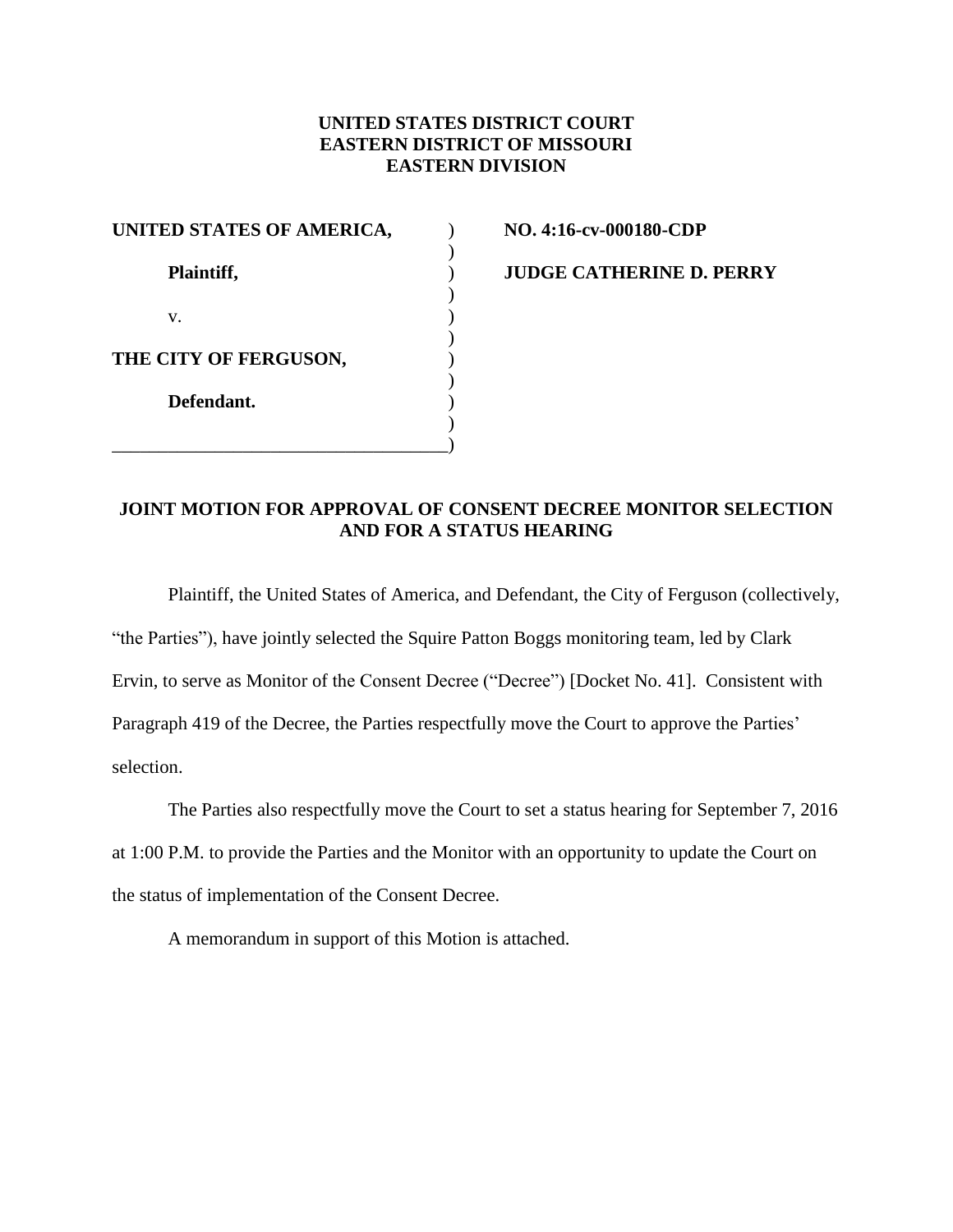Respectfully submitted this 20th day of July, 2016.

For the UNITED STATES OF AMERICA:

VANITA GUPTA Principal Deputy Assistant Attorney General Civil Rights Division

STEVEN H. ROSENBAUM Chief, Special Litigation Section

 $\frac{1}{s}$  Christy E. Lopez CHRISTY E. LOPEZ Deputy Chief, Special Litigation Section 601 D Street NW Washington, DC 20004 (202) 514-2000 DC Bar Number 473612

 $\frac{1}{s}$  Jude Volek JUDE VOLEK Special Counsel, Special Litigation Section 601 D Street NW Washington, DC 20004 (202) 353-1077 Permanent Bar Number 10041483N NY Bar Reg. Number 10041483

CHARLES HART AMY SENIER Trial Attorneys, Special Litigation Section

CHIRAAG BAINS Senior Counsel, Civil Rights Division